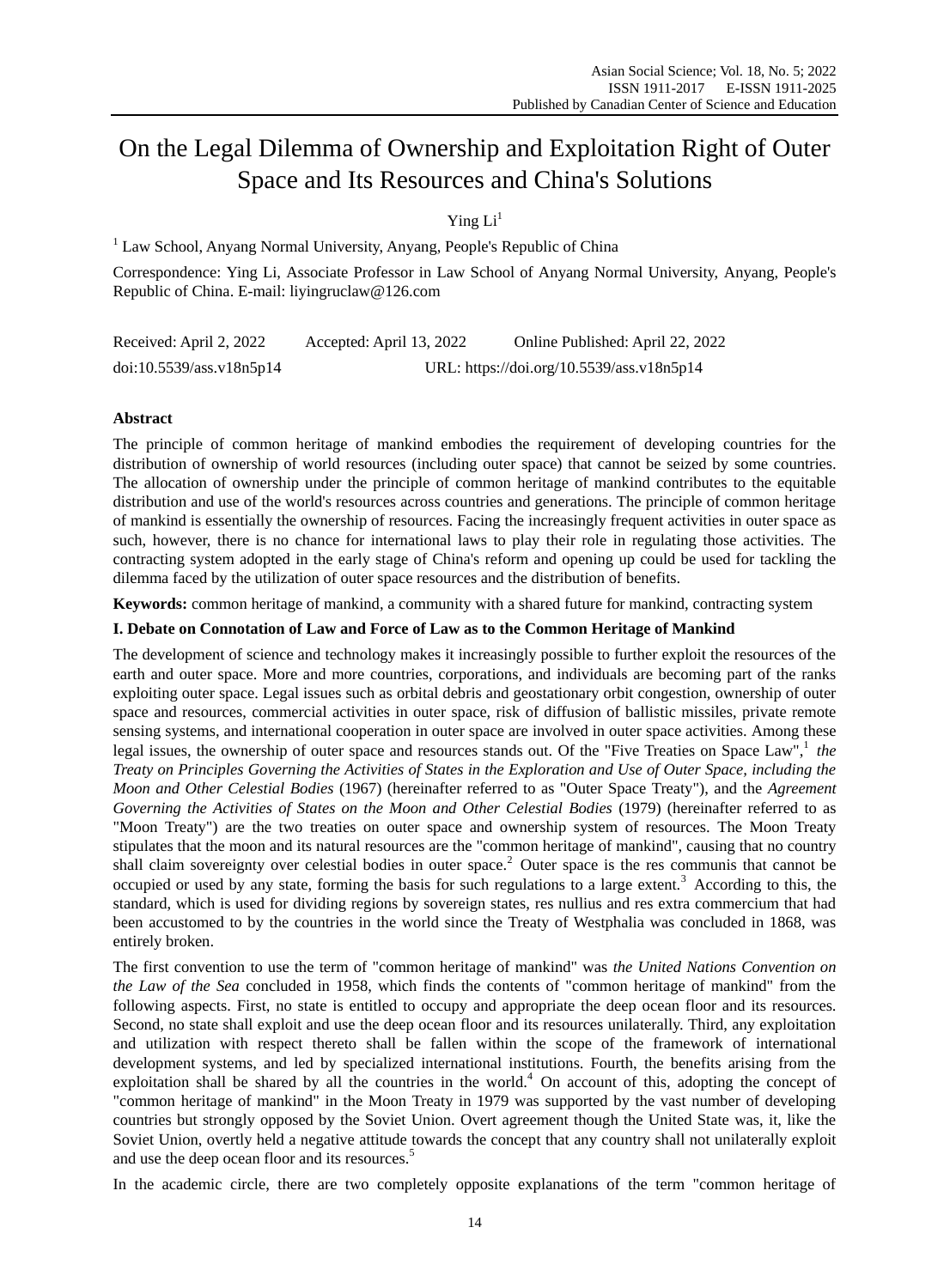mankind". One of the viewpoints is that countries of the world would not directly claim sovereignty over outer space and its resources, as long as the rights of their citizens can be admitted in relevant areas and will not be jeopardized by other countries by means of exercising the jurisdiction and protection. On the contrary, countries can acquire extraterritorial sovereignty through the actions of their citizens. $6$  Those who hold the opposite views proposed that countries not claim sovereignty over outer space and its resources, and that the ownership of outer space and its resources be possessed all human beings. Prof. Wang Tieya, the late renowned internationalist and judge of the International Criminal Tribunal for the Former Yugoslavia, upheld that outer space first took human beings as the subject and then property as the object, and finally emphasized the point of 'common'.<sup>7</sup> Prof. Liang Shuying stated briefly that the areas falling out of the area of national jurisdiction and resources there are common areas and the common property of all human beings. For this purpose, their ownership shall belong to all human beings.<sup>8</sup> According to the research of Prof. Liang at that time, there were many scholars in Sri Lanka, Chile and even the United States who held similar views. In their view, even the economic benefits arising from exploiting natural resources within a common area should be shared by the countries in the world. Activities aimed at obtaining commercial profits and private gains, however, should be considered as illegal unless those would be used to advance the common good of all human beings.<sup>9</sup> Furthermore, no country shall claim sovereignty. Pursuant to Articles 2 and 6 of the Outer Space Treaty, nor shall any individual, private organization, international organization (intergovernmental or non-governmental) or other non-governmental organizations make a sovereign claim to outer space and its resources.<sup>10</sup>

Along with the controversy over the connotation of "common heritage of mankind", the force of law of this principle has been disputed as well. In general, views of scholars in this respect can be grouped into four categories: general principles of law<sup>11</sup>, jus cogens rules<sup>12</sup>, customary law<sup>13</sup>, or just political or philosophical concepts<sup>14</sup>. The "common heritage of mankind" has not yet been part of international custom or a general principle of international law; instead, it is only a legal concept in terms of international outer space law.<sup>15</sup> But this does not impede the countries considering the concept as a legal obligation to comply with as long as they "accept" or "recognize"<sup>16</sup> the rule.

Both of the Outer Space Treaty and the Moon Treaty froze claims to sovereignty and adopted the principle of common heritage of mankind. The treaty was established in the historical context of warding off the arms race of the United States and the Soviet Union to escalate to outer space. In addition to this, this rule still has its legal significance in view of the fierce competition in outer space. Just think which country will possess the "bright moon" coming into our eyes today if countries are permitted to claim sovereignty over outer space? According to the way by which countries obtain their territory under international law, which country can exercise effective governance over outer space? Grotius argued hundreds of years ago for the right to freedom of trade and freedom of navigation on the basis of different products in different places and the nature that no trace would be left after a ship passed through. Similarly, opening the land accessible to all nations to all people is stipulated by the jus gentium.<sup>17</sup> Like the oceans, deep sea floor, and the south pole on the earth, outer space is of such characteristics. The arrival of human beings at these areas was not for possession and plunder. In terms of the ownership system of outer space and its resources, we should adhere to the principles of excluding sovereignty and "common heritage of mankind", although the former is clear-cut and the latter is not that unambiguous.

# **2. The Function of the Principle of Common Heritage of Mankind in the Development of Global Commons Resources**

For human beings, outer space and its resources are the same as all things on earth that had been owner-less before the emergence of laws. Outer space and its resources are supposed to be shared by human beings, rather than a certain person or country. It was human labor that turned the owner-less into the possessed.<sup>18</sup> For things that we human beings cannot possess even through "labor", however, they are the "res communis" defined in Roman law. The things commonly possessed by human beings pursuant to natural law shall not be those owned or used by anyone.<sup>19</sup> On earth, the areas in the "res communis" state are limited to the south pole, the high seas, and the deep sea bed, except for the scope of jurisdiction governed by the sovereign of nations.

With the help of the rapidly developing science and technology, human beings can occupy some places including the south pole, the high seas, and the deep sea bed, such as the establishment of research stations in the north pole and the south pole, and the construction of artificial islands in the sea. But changes in natural form did not affect the nature of the res communes in these areas. Nor did international laws permit any "private" or "sovereign" status in these areas. Of course, the resources and benefits of these regions cannot be appropriated. The *Charter of Economic Rights and Duties of States* was adopted by the UN General Assembly in 1974, calling for the establishment of a new international economic order that was based on fairness, equality, interdependence, mutual benefit and cooperation. Under the new international economic order, $^{20}$  plundering natural resources in a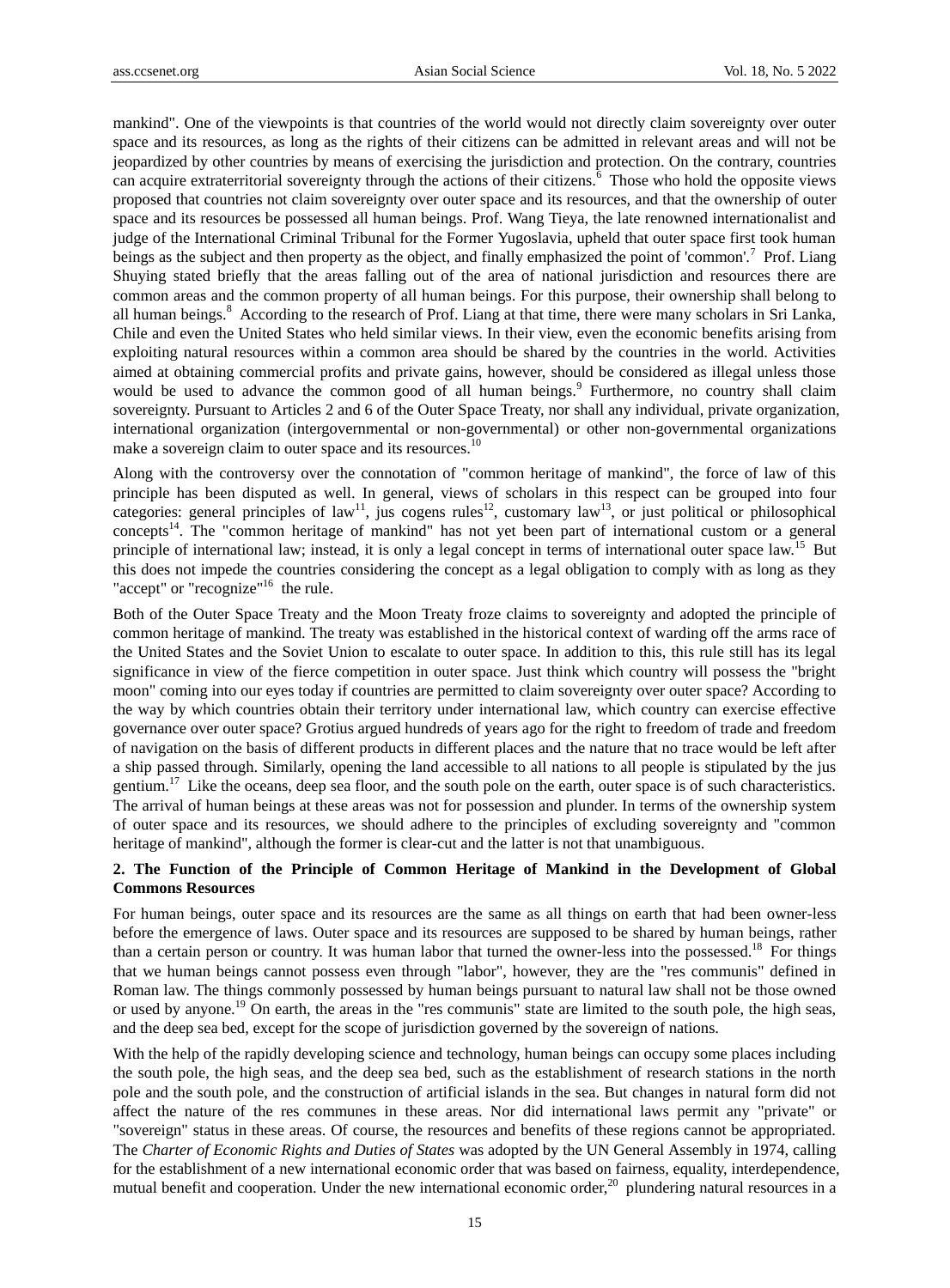manner of infringing the economic interests of developing countries would be impracticable.

However, developed countries such as the United States, the Great Britain and Germany opposed the voting of the *Charter of Economic Rights and Duties of States*, while Japan, France, Italy and other countries abstained. Such voting results just mirrored the stance of developed countries on the establishment of the new international economic order. Likewise, the United States did not become part of the *United Nations Convention on the Law of the Sea* (1982) wherein the principle of common heritage of mankind had been incorporated. When the International Sea-Bed Authority was established, the United States provided for in its newly enacted act (*the Deep Seabed Hard Mineral Resource Act*) that the United States shall be entitled to authorize its citizens to exploit, develop, and benefit from, the international seabed areas, while mutually recognizing the exploitation licenses with other countries.

The problems of wasting resources, destroying the ecological environment, and affecting the global climate should be tackled under the principle of common heritage of mankind.<sup>21</sup> There is no perfect system in the development of the south pole, earth orbit resources and radio frequencies, the moon and other celestial bodies and their resources, although a relatively complete legal system has been established at the international level in the development of the deep sea bed.<sup>22</sup> What's more grievous is that the development of these areas has seriously damaged the environment, for example, accelerated extinction rates of Antarctic species caused by the development of Antarctica<sup>23</sup>, threats to the safety of space activities due to increasing debris in earth's orbit<sup>24</sup>, and atmospheric pollution arising from soot from rockets.<sup>25</sup> Moreover, another typical case is that the expensive commercial space travel has become rich man's game.

Countries should at least have established corresponding norms of international law in the areas of international seabed, fishing in high seas, and scientific research and development in the south pole. However, there is a dearth of legal norms for a wide range of development activities and benefits of outer space.

### **3. China's Approaches for the Development of Outer Space and Its Resources**

#### *3.1 Guiding Principles and Role Positioning of China's Participation in the Legislation of Outer Space*

In the opinions of the author, the force of law of the principle of common heritage of mankind itself, if any, is limited to the ownership of celestial objects in outer space and its resources. In the exploitation of resources, a mechanism such as joint development of the international seabed or development of the south pole should be established to coordinate the activities of countries in the exploitation of outer space. However, western space powers, especially the United States, always conflate the two issues as these will affect the exploitation right and distribution of rights. They even used the solution of the latter to affect the former. A typical case is that the United States believed that a facility can be set up in outer space and maintained for a period of time to establish property rights. Alternatively, safety zones to which other countries are prohibited from entering could be created; further, private charters could be granted by the state for the purpose of indirect occupation of outer space, etc.<sup>26</sup> Is there any difference between this method and first discovery & time-based approach under traditional international law to obtain territorial sovereignty? The practice that a country can unilaterally change the legal status of celestial bodies in outer space and its resources, including the moon, in this way will only benefit space powers and make outer space a "rich man's club". As a result, outer space and its resources have become the economic colonies of aerospace powers, sacrificing the interests of the vast number of developing countries again.

China's aerospace technology has achieved fruitful results in a very short period of time. However, what cannot be ignored is that China should spare no effort to strengthen the theoretical research on outer space law. Apart from the earlier research results mentioned above, Chinese scholars have put forward the following main points. (1) China should strengthen the study of related doctrines. Views in this regard include: common but differentiated responsibilities, fair competition without discrimination, and international open access to space debris data.<sup>27</sup> (2) China should make every effort to advocate the peaceful division of space ownership, establish a unified international coordination agency to manage space utilization, and formulate unified space regulations to prevent the "tragedy of the commons" caused by the "principle of common heritage of mankind".<sup>28</sup> (3) The resource development system with fairness and efficiency should be improved, while paying attention to the practice of the seabed administration.<sup>29</sup> (4) Internationally, China should vigorously curb and postpone the exploitation of outer space resources by countries such as the United States and private individuals. Domestically, the strategy for the development of outer space resources should be actively implemented, including legislation, implementation of space programs, and reinforcement of technological and legal research. $30\,$  (5) Guided by the idea of "a community with a shared future for mankind", China should adhere to the principle of cooperation and sustainable development.<sup>31</sup> These views, however, "seem to be inclined to purely academic research".<sup>32</sup> The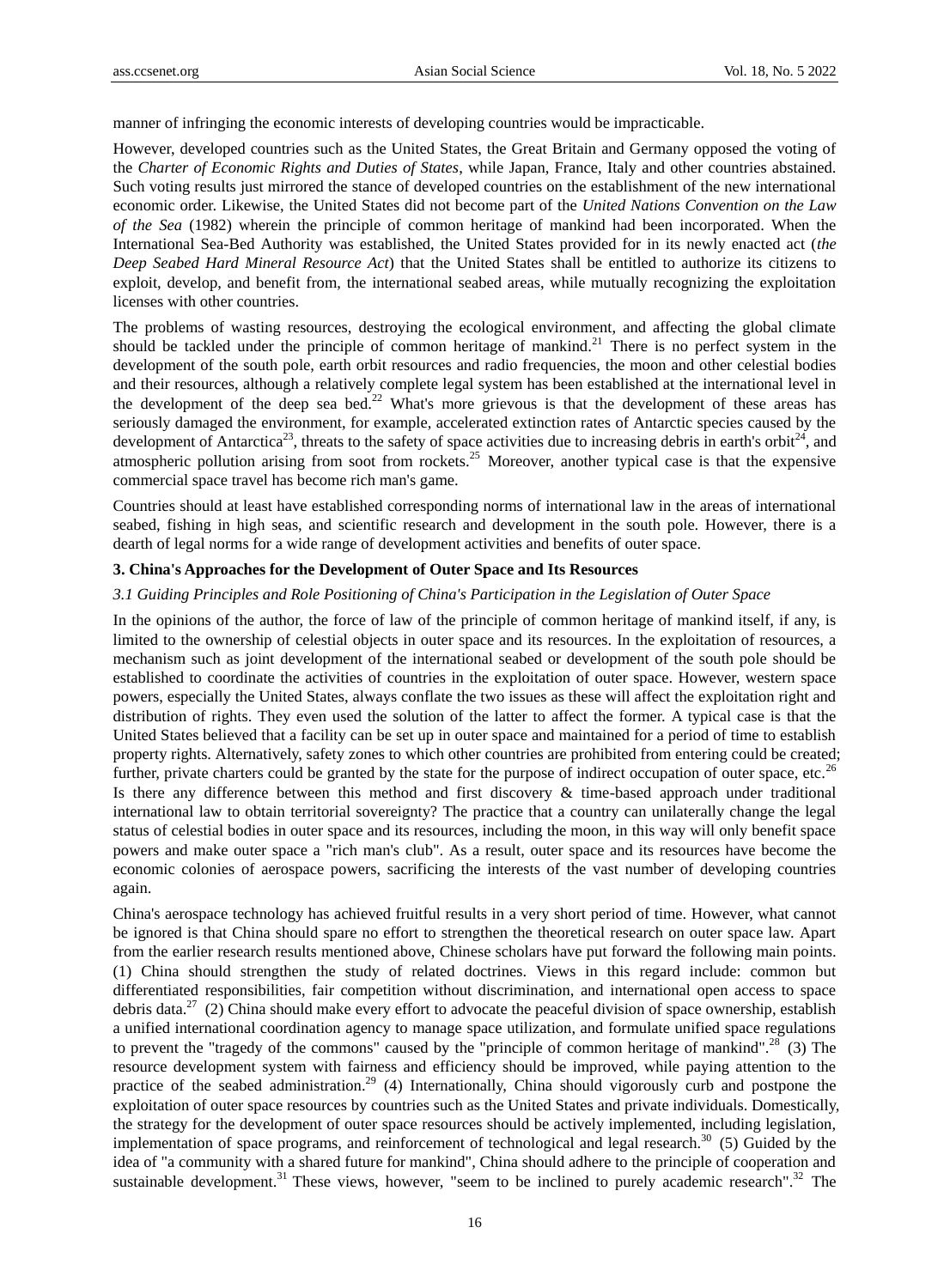author deemed that the contradiction between the ownership of celestial objects and resources in outer space, and the exploitation, utilization and benefits of outer space is the core of the exploitation of outer space resources. China should, as a signatory to the Outer Space Treaty and a developing country that ranks among the space powers, adhere to the principle of common heritage of mankind. To solve this contradiction, we must first clarify the guiding principles and role positioning to propose a Chinese approach.

The guiding principles of Chinese approach include, first of all, that the legal principle of "common heritage of mankind" be firmly adhered to. The principle of "common heritage of mankind" is highly compatible with the ideology of "a community with a shared future for mankind" proposed by China. Both of them emphasized the common interests of human beings as a whole, and the space law based on the Five Treaties on Space Law constructed a new space order for this purpose. The idea of this order is that human beings will fight for the common good with concerted efforts.<sup>33</sup> The prevention and control of Covid-19, eradication of hunger and poverty, combating terrorism, climate change, and cybersecurity are not only global issues facing the regular international community, but require the joint efforts and cooperation of all countries. The concept of "a community with a shared future for mankind" proposed by China—the highest guiding ideology and principle for it to participate in the solution of international governance and international rule of law—reflects the Chinese government's strategic thinking in facing international issues, of course, outer space activities.

Second, for the following reasons<sup>34</sup>, China should serve as a robust and constructive participant in the international legislation of outer space law.<sup>35</sup> (1) China rose in a peaceful era when international rules were already quite complete. Under such circumstances, what China can do is to actively out itself in international rules to comply with and formulate them. (2) Instead of a bystander of international rules who is outside the process of making and changing international rules, China should strengthen the awareness of creating international rules. (3) Due to the legitimacy and rationality of current international rules, China should not challenge the rules. Any challenging behavior will be counterattacked by the existing hegemonic countries, and will directly damage the interests of the country itself, before such legitimacy and rationality are lost. China's high-profile economic achievements after its reform and opening up are directly related to its making much of and deferring to international economic rules. (4) Generally, China has been deeply integrated into the existing system of international rules and benefited from compliance with international rules. Given this, there is no reason for China to attempt to rebuild international rules on a massive scale. On the contrary, China should, in the capacity of a constructive participant, actively improve, guide and mold international rules in a more fair and reasonable direction that is conducive to China. In brief, what China should do is to continue to maintain the existing international rules that are still of legitimacy and reasonability. For one thing, it should play a constructive role in reforming unreasonable international rules. For another, China should actively pioneer the creation of rules in new areas where international rules have not yet been consummated.

Activities in outer space are increasingly frequent. As a major aerospace power and a developing country, China should actively participate in the formulation of new international rules and put forward Chinese approaches for the benefit of China and developing countries.

## *3.2 Application of China's Contracting System in the Development of Outer Space and Its Resources*

China has spared no effort to uphold three positions in the exploitation of outer space and its resources: the principle of "common heritage of mankind", the principle of separation of ownership of outer space and celestial bodies and the right to resource exploitation, and the principle of integrated planning and free exploitation of outer space resources under international law. China has adopted specific mechanisms to practise these three principles. First, the sovereignty claim of every country over celestial bodies in outer space and its resources, including the moon, was frozen, while putting on hold the disputes over the ownership of outer space. Second, China has established international agencies similar to the International Sea-Bed Authority, or international trustee agencies such as the United Nations Trusteeship Council, to be responsible for the overall management of the exploration, exploitation, application, and benefit distribution of outer space and its resources. Third, China has adopted the contracting system to develop outer space resources, requiring that investors and managers of outer space resources share benefits in line with the agreement. These three mechanisms specifically include the following aspects.

First, the sovereignty of states over celestial bodies in outer space and its resources is frozen, as stipulated in Article IV of the Antarctic Treaty. In terms of international law, no country is permitted to claim sovereignty over outer space. In terms of domestic law, both  $NASA^{36}$  and Chinese courts<sup>37</sup> hold that no individual or country shall claim ownership of celestial bodies, including the moon. The legislation or agreements of the United States, Luxembourg, the United Kingdom and other countries only define the issue of national protection against private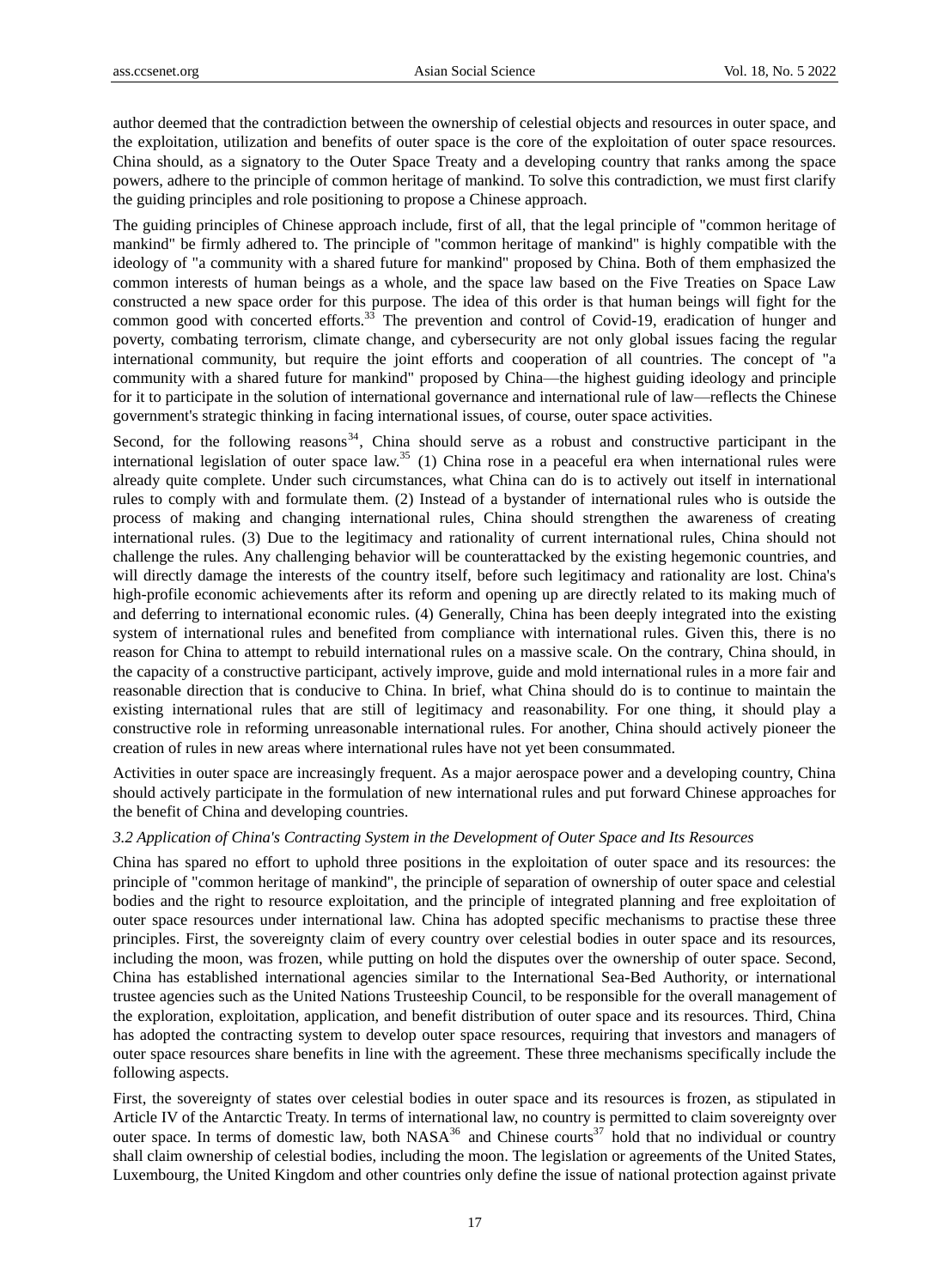exploitation, utilization and benefits of natural resources in outer space, and secure the interests of private investment, rather than referring to the ownership of celestial bodies in outer space and its resources.<sup>38</sup> In consequence, the most pressing issue now is the right to exploitation and benefits, not the issue of ownership of celestial bodies in outer space and its resources.

Second, the proposal to organize an international agency with unified management is nothing new. As suggested by some foreign scholars, an independent agency organized under the auspices of the United Nations should have the legislative power to formulate laws and regulations that can maintain investment security in outer space travel and the enforcement power to execute these regulations, as well as the judicial power to resolve disputes. One of the primary functions of the independent agency is to establish a property right system under which investment and exploration in space are advocated, while retaining the ownership of celestial bodies.<sup>39</sup> Some scholars referred to the previous example of the International Telecommunication Union (ITU), stating that it does not actually own relevant frequencies, but coordinates the use of frequencies.<sup>40</sup>

The author suggests that the international agency so established refer to the structure and functions of the International Sea-Bed Authority, without any right to claim ownership of outer space and its resources. Any attempt to build an international agency should be based on the support of countries in the world. China can take the lead in building it to actively explore and create international rules for exploitation activities in outer space, drawing on the experience of initiating and founding the Asian Infrastructure Investment Bank.

Third, the priority among priorities in the exploitation of outer space resources is to secure the benefits of investment and exploitation, and to encourage people to continue to explore. The primary reason for the United States to vote down the Moon Treaty was that it firmly held that the Moon Treaty would restrict the development of a free economy.<sup>41</sup> The utilitarian position of the United States is clear. But it is undeniable that outer space exploration is dangerous and costly. Without the support of necessary incentive mechanisms, even a great cause can hardly be sustained.

Two conditions must be met at least for a mechanism to exploit outer space and its resources. Firstly, the legal principle of "common heritage of mankind" is complied with, which is in line with the provisions of Article 2 of the Outer Space Treaty and Article 11 of the Moon Treaty. Secondly, both enthusiasm and initiative of all parties involved in outer space exploration should be fully mobilized, while securing that the human activities in outer space exploration can proceed with. The contracting system adopted by China in initial stages for reform and opening-up was an extremely sensational mechanism that fully meets these two conditions. The contracting system had three typical characteristics. First, the ownership and management rights were clearly separated. Second, the distribution of responsibilities, rights and interests had been clearly explicit. Third, it functioned as a transitional system.<sup>42</sup> Furthermore, the contracting system with flexible and diverse forms, which had been widely used in all walks of life, can be combined with such economic forms as shareholding system and cooperative operation.

The contracting system for the exploitation of outer space resources consists of four aspects, as follows. First, countries, corporations, individuals, etc. act as the main contractors, or work in various forms such as cooperation and holding among these main subjects. Second, the contracting system can be widely used in the field of resource exploitation of outer space, such as outer space travel, exploration and development of astronomical resources in outer space, disposal of orbital debris and garbage, and other commercial activities. Third, the terms such as contracting term, profit sharing, rights and obligations of contractor and employer can be flexibly set out in the contract pursuant to different outer space activities. Fourth, the contracting system can be used as a transition mechanism; more efficient mechanisms could be employed as space technology and legal norms continue to mature. Supporting mechanisms such as detailed regulations, evaluation standards and financial systems will definitely be developed during the specific implementation process.

At present, the applicability of the contracting system to the exploitation of outer space resources can only be compared with the regional development system adopted by the International Sea-Bed Authority. The development system of the International Sea-Bed Authority always comes with complicated payment systems<sup>43</sup> and decision-making systems. For this reason, the United States has so far been reluctant to join the *United Nations Convention on the Law of the Sea*. <sup>44</sup> In comparison, the exploration and development of outer space are inseparable from plenty of inputs, more complex techniques and longer return period, with higher risk. Therefore, the necessary incentive mechanisms in this respect should be established to attract more countries to be part of the development and exploration of outer space resources.

## **4. Conclusion**

It cannot be denied that not every country is able to participate in the exploration and development of outer space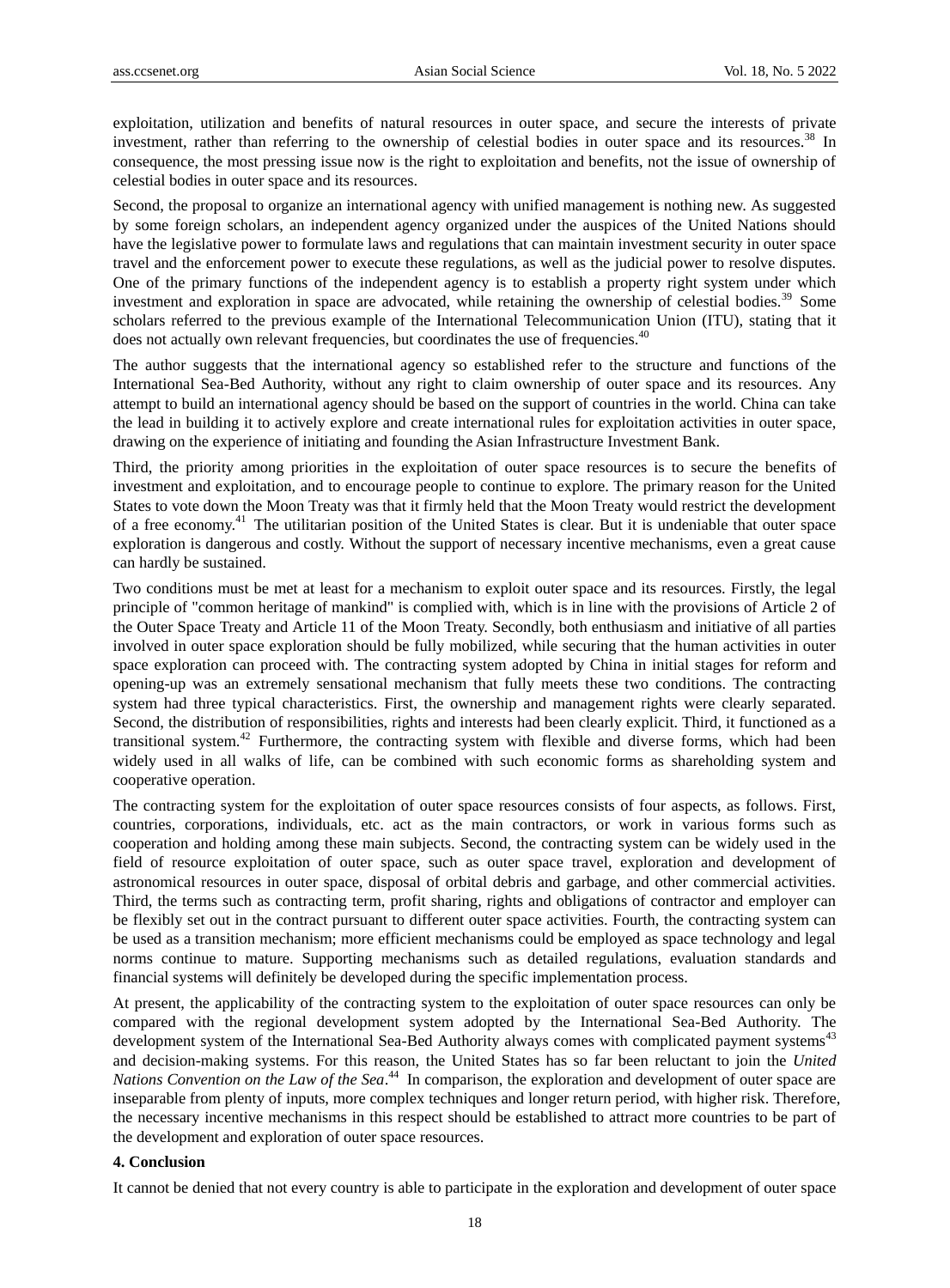because this field requires the solid foundation laid by super strong technological and economic strength. The vast number of developing countries desire to benefit from the achievements of the exploitation of outer space, but they do not have the ability to take risks. Furthermore, they pin their hopes on the legal principle of "common heritage of mankind" to restrict space powers from exclusively dominating and monopolizing outer space. Nothing more important than determining ownership of outer space, however, is the exploitation and use of outer space. Relying on abundant funds and technological advantages, as well as scientific and technological strength, aerospace powers such as the United States and Western Europe vainly attempt to dominate and monopolize the utilization and benefits of outer space resources. In view of this, efforts must be made to give full play to the role of international law in guiding countries and regulating their acts in outer space. China, a space power and a developing country that has come after, must hold fast to its own philosophy and role. At the same time, China should further the perfection of outer space law with the responsibility of a great nation.

#### **Notes**

-

<sup>2</sup> The Outer Space Treaty (1967), Article 2; the Moon Treaty (1979), Paragraph 1, Article 11.

<sup>3</sup> Gruner, B. C. (2004). A New Hope for International Space Law: Incorporating Nineteenth Century First Possession Principles into the 1967 Space Treaty for the Colonization of Outer Space in the Twenty-First Century. *Seton Hall Law Review, 35*(1), 299-358.

<sup>4</sup> The United Nations Convention on the Law of the Sea (1982), Articles 136-141.

<sup>5</sup> Nash, M. L. (1980). Contemporary Practice of the United States Relating to International Law. *American Journal of International Law, 74,* 423. https://doi.org/10.2307/2200911

<sup>6</sup> Reynolds, G. H. (1992). *International Space Law: Into the Twenty-First Century*, 25 VAND.J. TRANSNAT'L L (p. 225, 230). Retrieved from https://heinonline.org/HOL/LandingPage?handle=hein.journals/vantl25&div=20 &id=&page=

<sup>7</sup> Yearbook of International Law. (1994, p. 24). Quoted from Liang Shuying, The Implication of the Principle of Common Heritage of Mankind. *Tribune of Political Science and Law. Journal of CUPL, 1990*(5), 44-49.

<sup>8</sup> Liang, S. Y. (1990). The Implication of the Principle of Common Heritage of Mankind. *Tribune of Political Science and Law. Journal of CUPL, 1990*(5), 44-49. Retrieved from https://kns.cnki.net/kcms/detail/detail. aspx?dbcode=CJFD&dbname=CJFD9093&filename=ZFLT199005008&uniplatform=NZKPT&v=f5T87qDAU VpA5R4roxHcEPhk2rA-5WDWxshamE5nAtd8DvVN9gXAG0SK1qe4Qw-d

<sup>9</sup> Ibid.

<sup>10</sup> Christol, C. Q. (1984). *Article 2 of the 1967 Principles Treaty Revisited*, *9 ANNALS OF AIR & SPACE LAW* (p. 217, 244).

<sup>11</sup> Ou, B., Yu, L. P., & Mao, X. L. (2003). The Principles of Human Coinheritance Property. *Journal of China Foreign Affairs University,* (4), 106-111. Retrieved from https://kns.cnki.net/kcms/detail/detail.aspx?dbcode= CJFD&dbname=CJFD2003&filename=WJXY200304020&uniplatform=NZKPT&v=XJzDFhC4f3IXg71S0Bm0 u15kIaNP6plYvyRKJlBKjkrO5HrtYVSoL-OJrj07DqXn.

<sup>12</sup> Anand, R. P. (1975). Legal Regime of the Deep Sea-bed and the Developing Countries. *Indian Journal of Political Science,* (4), 444-446.

<sup>13</sup> Wang, T. Y. (1984). On the Concept of Common Heritage of Mankind. *Yearbook of International Law*. Quoted from Liang, S. Y. (1990). The Implication of the Principle of Common Heritage of Mankind. *Tribune of Political Science and Law (Journal of CUPL),* (5), 44-49.

<sup>14</sup> Jin, Y. M. (2014). Nature of the Principle of Common Heritage of Mankind. *China Oceans Law Review,* (2),

<sup>&</sup>lt;sup>1</sup> The "Five Treaties on Space Law" refer to *the Treaty on Principles Governing the Activities of States in the Exploration and Use of Outer Space, including the Moon and Other Celestial Bodies (1967)* (hereinafter referred to as "Outer Space Treaty"), *the Agreement on the Rescue of Astronauts, the Return of Astronauts and the Return of Objects Launched into Outer Space (1968)* (hereinafter referred to as "Rescue Treaty"), *the Convention on International Liability for Damage Caused by Space Objects (1982)* (hereinafter referred to as "Convention on International Liability"), *the Convention on Registration of Objects Launched into Outer Space (1976)* (hereinafter referred to as "Convention on Registration"), and *the Agreement Governing the Activities of States on the Moon and Other Celestial Bodies (1979)* (hereinafter referred to as "Moon Treaty").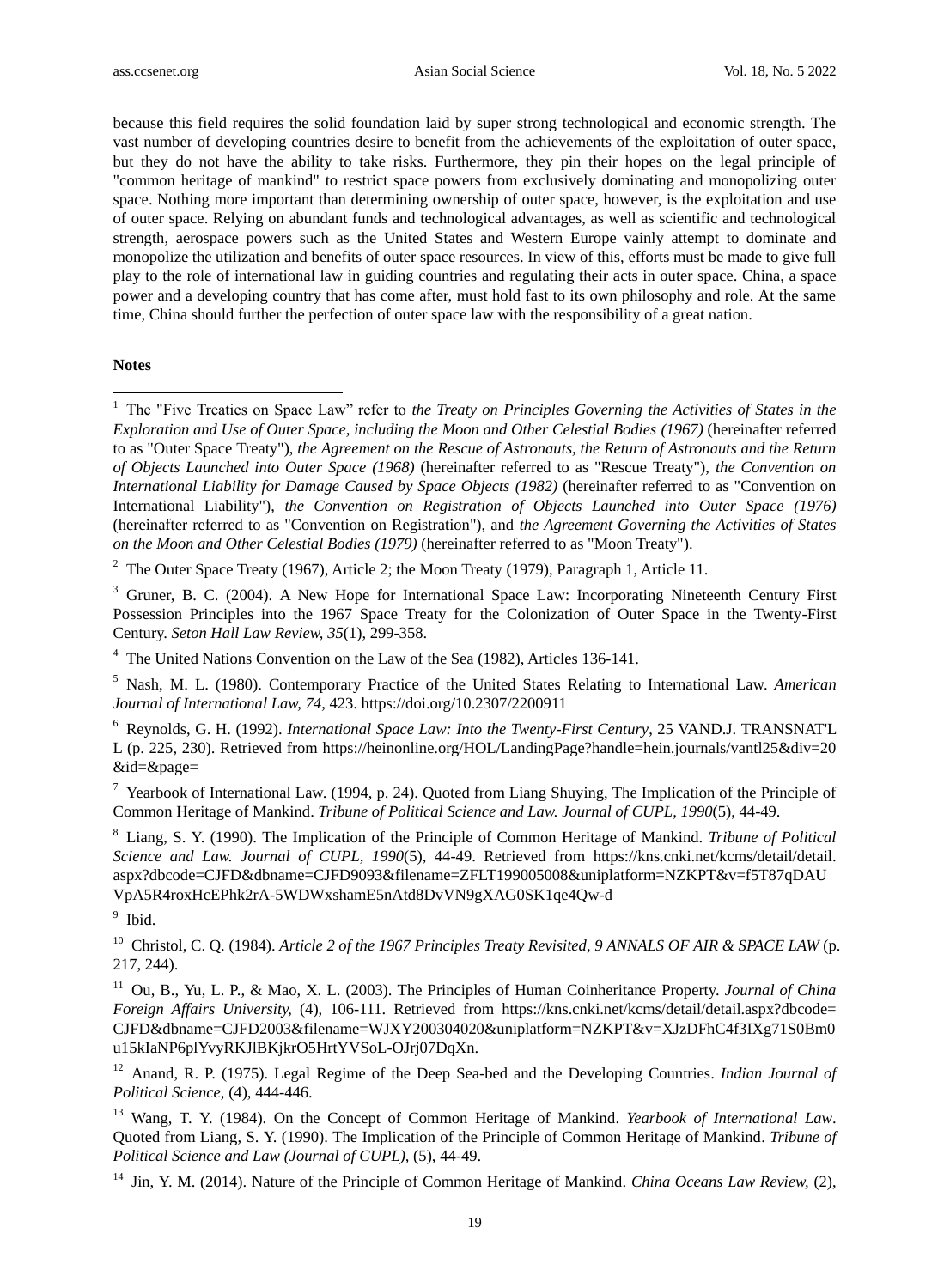-

218-229. Retrieved from https://kns.cnki.net/kcms/detail/detail.aspx?dbcode=CPFD&dbname=CPFDLAST20 15&filename=XMHY201411002020&uniplatform=NZKPT&v=GleCM5sXZES6pYQDP18iDYP-\_FUtZpgMLt lsRfSg6tWd-fIv9bRdKOoXrQpcHBckfzMEm5JLpV0%3d

<sup>15</sup> Li, S. P. (2007). Free Exploration and Utilization of Natural Resources in Outer Space and Their Legal restrictions: from the Perspective of Space Resources Legislation in the United States and Luxembourg. *Peking University Law Journal,* (6), 1566-1583. Retrieved from https://kns.cnki.net/kcms/detail/detail.aspx?dbcode= CJFD&dbname=CJFDLAST2018&filename=WFXZ201706008&uniplatform=NZKPT&v=zmrfKlZaJgskqJeuY f8UsafFny-dK8Pko8\_tgYDCg5qNgngrb37oUGs3YxjruTon

<sup>16</sup> As set out in paragraph b, Clause 1, Article 38 of *the Statute of the Court*: international custom, as evidence of a general practice accepted as law. In paragraph c, Clause 1, Article 38 of *the Statute of the Court*: the general principles of law recognized by civilized nations. As set out in paragraph c, Clause 1, Article 38 of *the Statute of the Court*: the general principles of law recognized by civilized nations.

<sup>17</sup> Grotius, H. (Translated by Zhang, N. G., & Ma, Z. F. et al.) (2006). *Commentary on the Law of Prize and Booty* (pp. 239-241). Shanghai People's Publishing House.

<sup>18</sup> Li, D. X. (2014). On the Origin of Ownership. *Heilongjiang Social Sciences,* (6), 108-111. Retrieved from https://kns.cnki.net/kcms/detail/detail.aspx?dbcode=CJFD&dbname=CJFDLAST2015&filename=LJSK2014060 23&uniplatform=NZKPT&v=XSRX1WIDKLzD6fdGC86lu67bfbsGg1y\_MHzkcoPYuD9eDTpo66PWvpZqPca D506X

<sup>19</sup> Xue, B. (Editor-in-chief). (2003). *English-Chinese Dictionary of Anglo-American Law* (p. 1186). Law Press.

<sup>20</sup> See the Introduction of the *Charter of Economic Rights and Duties of States* at https://undocs.org/en/A/RES/3281(XXIX), last accessed date: April 2, 2022.

<sup>21</sup> Zhang, T. Z. (2014). On Outer Space Ownership System - The Perspective of Common Lands. *Theory Research,* (30), 82-84, 142. Retrieved from https://kns.cnki.net/kcms/detail/detail.aspx?dbcode=CJFD&dbname= CJFDLAST2015&filename=LBYT201430036&uniplatform=NZKPT&v=\_p85JeRG\_P0JBpbUW9ut8Yvkmyyd XaHRZwfmxmImBFtCcA5gTKmaDRacbPx5SZ3\_

Qu, Y. N., & Li, J. (2019). Study on the Application of the Principle of Common Heritage of Mankind to the International Seabed Area. *Journal of Shenyang Agricultural University (Social Science Edition),* (1), 50-55. Retrieved from https://kns.cnki.net/kcms/detail/detail.aspx?dbcode=CJFD&dbname=CJFDLAST2020&filename =ZGHS202003013&uniplatform=NZKPT&v=ZLPhfyRiy95QjF-eqkC8IcTOjzUToTRqZ3413Jo5f8OJHiM1wdq s3RcTE8rIKgII

<sup>22</sup> Xia, C. L. (2014). On the Common Inheritance of Humankind and the Equitable Sharing of the World's Resources. *Theoretical Investigation,* (1), 52-54. Retrieved from https://kns.cnki.net/kcms/detail/detail.aspx? dbcode=CJFD&dbname=CJFD2014&filename=LLGG201401012&uniplatform=NZKPT&v=jCBQ1rtybTWQk SPl\_g\_Qmivj1YNgLAP4Zhucpd0JIG\_fm0YBUv9puJtbi8lYDuyC

<sup>23</sup> Zhang, T. Z. (2014). On Outer Space Ownership System--The Perspective of Common Lands. *Theory Research,* (30), 82-84, 142. Retrieved from https://kns.cnki.net/kcms/detail/detail.aspx?dbcode=CJFD&dbname= CJFDLAST2015&filename=LBYT201430036&uniplatform=NZKPT&v=\_p85JeRG\_P0JBpbUW9ut8Yvkmyyd XaHRZwfmxmImBFtCcA5gTKmaDRacbPx5SZ3\_.

<sup>24</sup> Zaobao.com (2021, November 19). *The growing amount of space junk affects space safety.* Retrieved from https://www.zaobao.com/news/world/story20211119-1214858

<sup>25</sup> Zaobao.com (2021, September 26). Chen Yuxin: "nothing can make me optimistic", Sep. 26, 2021, https://www.zaobao.com/forum/views/story20210926-1197310.

<sup>26</sup> Ling, Y. (2007). Rethinking of the Issue of Property Rights on the Moon and Celestial Bodies. *Journal of Harbin Institute of Technology (Social Sciences Edition),* (1), 57-62. Retrieved from https://kns.cnki.net/kcms/ detail/detail.aspx?dbcode=CJFD&dbname=CJFD2007&filename=HRBG200701010&uniplatform=NZKPT&v= WXmx9JHaYj-sMh1IErFYiOR7rlX7IWFf7r8cLSm8BPjhIgOll1-RCjgYItcUpiQ7

Li, J. Y. (2020). Analysis of the 'Safety Zone' in the Artemis Accords. *Space International,* (12), 57-60. Retrieved from https://kns.cnki.net/kcms/detail/detail.aspx?dbcode=CJFD&dbname=CJFDLAST2021&filename=GJTK20 2012013&uniplatform=NZKPT&v=anNu1-CjvQh7Jh6cRuALkXCa5flgLZIrTYbevye3zajdjYliNN5WQ-EhRxs 8IoMG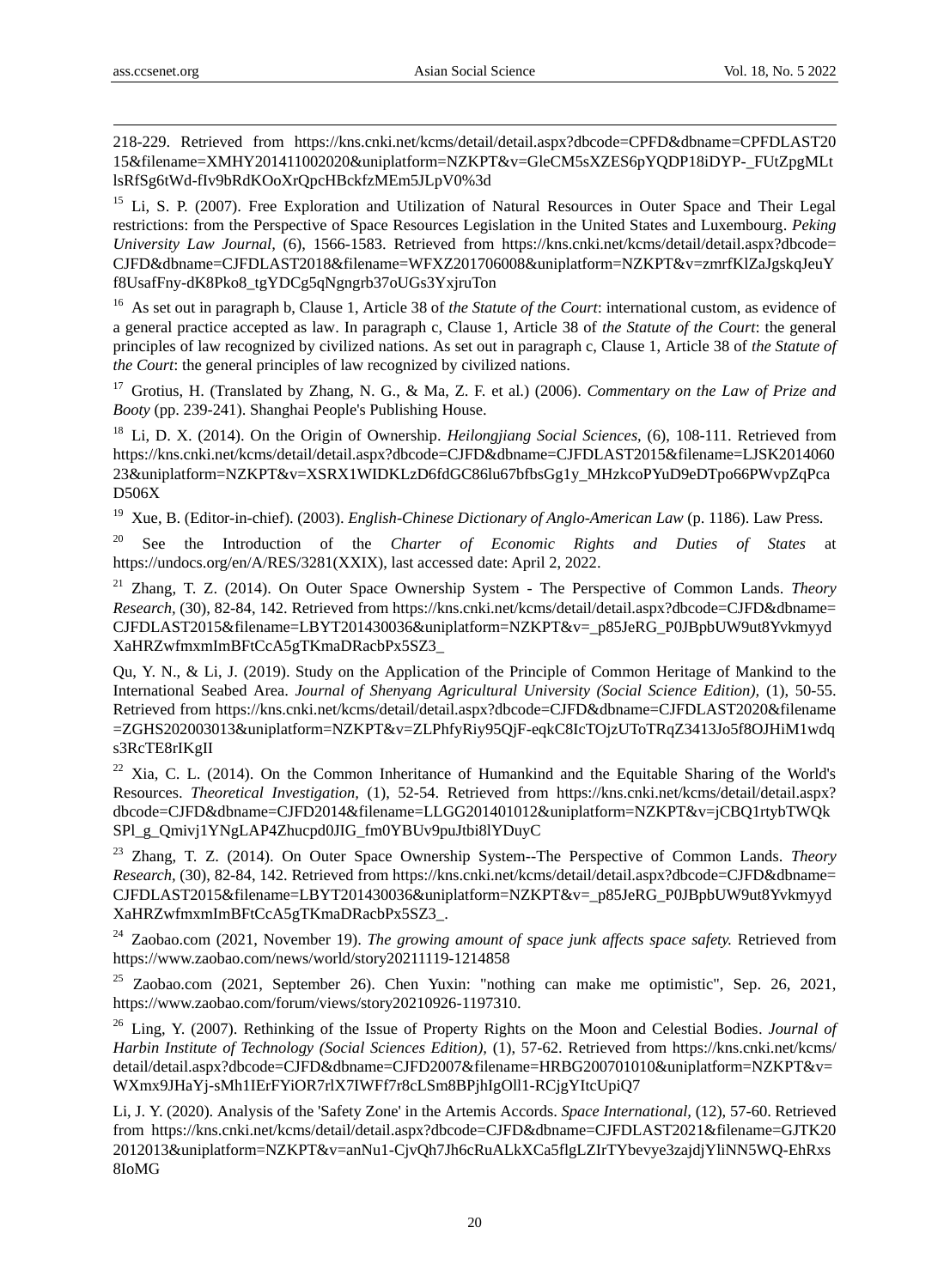-

 $27$  Feng, G. D. (2014). The Evolution of Legal Doctrine on Outer Space in the Perspective of Diplomacy Game of International Space and China's Response. *World Outlook,* (6), 105-118, 157. Retrieved from https://kns.cnki.net/kcms/detail/detail.aspx?dbcode=CJFD&dbname=CJFD2014&filename=GJZW201406008& uniplatform=NZKPT&v=aOvyKnnuw2N\_Cb6AaItr2KPo6HwxEetnBFn6kllcDddYOrL7H\_by8UiiHRWoD\_xD

<sup>28</sup> Zhang, T. Z. (2014). On Outer Space Ownership System--The Perspective of Common Lands. *Theory Research,* (30), 82-84, 142. Retrieved from https://kns.cnki.net/kcms/detail/detail.aspx?dbcode=CJFD&dbname= CJFDLAST2015&filename=LBYT201430036&uniplatform=NZKPT&v=\_p85JeRG\_P0JBpbUW9ut8Yvkmyyd XaHRZwfmxmImBFtCcA5gTKmaDRacbPx5SZ3\_.

<sup>29</sup> Zhang, Z. X., & Tan, X. C. (2012). On the Dilemma of Application and Way of the Principle of Common Inheritance of Mankind. *Jiangxi Social Sciences,* (12), 154-158. Retrieved from https://kns.cnki.net/kcms/detail/ detail.aspx?dbcode=CJFD&dbname=CJFD2012&filename=JXSH201212032&uniplatform=NZKPT&v=CxTN Ktsfalk816XyFVWePB06jdueOreO\_DrwFxOe9OgO\_GPVnzt4ELCg7LFceFWg.

<sup>30</sup> Wang, G. Y., & Tao, Y. Z. (2015). Analysis and Countermeasures of the 'the Space Resource Exploration and Utilization Act of the United States in 2015. *Aerospace China,* (12), 21-25. Retrieved from https://kns.cnki.net/ kcms/detail/detail.aspx?dbcode=CJFD&dbname=CJFDLAST2016&filename=ZGHT201512005&uniplatform= NZKPT&v=789YeQ12EFtPxpaLiLVxafXM5y\_y9ykGBwldMpjDpbYkwIMJaEHcI3qCxvnPCu4k

<sup>31</sup> Tang, Y. Q. (2019). The Thought of 'Community with a Shared Future for Mankind' Furthering the Outer Space Resources Development and Utilization of International Legal Regulations. *Space International,* (7), 47-52. Retrieved from https://kns.cnki.net/kcms/detail/detail.aspx?dbcode=CJFD&dbname=CJFDLAST2019& filename=GJTK201907011&uniplatform=NZKPT&v=UCyE0R3i6kuYzzaOcZDYUpOS4l3QjYbQoUMkFf6ru HgLdnVL0UYJbZjP7yRxUdQ6

<sup>32</sup> Ouoted from Feng, G. D. (2014). The Evolution of Legal Doctrine on Outer Space in the Perspective of Diplomacy Game of International Space and China's Response. *World Outlook,* (6), 116. Retrieved from https:// kns.cnki.net/kcms/detail/detail.aspx?dbcode=CJFD&dbname=CJFD2014&filename=GJZW201406008&uniplatf orm=NZKPT&v=aOvyKnnuw2N\_Cb6AaItr2KPo6HwxEetnBFn6kllcDddYOrL7H\_by8XDQE0MMgILz

<sup>33</sup> Keefe, H. (1995). Making the Final Frontier Feasible: A Critical Look at the Current Body of Outer Space Law. *Santa Clara High Tech. Law Journal,* 345. Retrieved from http://digitalcommons.law.scu.edu/chtlj/vol11/ iss2/7

<sup>34</sup> Pan, Z. Q., & Su, C. H. (Eds.). (2019). *China and the Formulation of International Rules* (pp. 231-233). Shanghai People's Publishing House.

<sup>35</sup> Ibid, p. 231.

<sup>36</sup> Hobe, S., Schmidt-Tedd, B., & Schrogl, K.-U. (Eds). (2017). Cologne Commentary on Space Law (Vol: Outer Space Treaty, p. 96), Translated by Li, S. P. et al., World Affairs Press. Quoted from Li, S. P. (2007). Free Exploration and Utilization of Natural Resources in Outer Space and Their Legal restrictions: from the Perspective of Space Resources Legislation in the United States and Luxembourg. *Peking University Law Journal,* (6), 1566-1583.

<sup>37</sup> Sohu.com (2007, March 19). *'The Lunar Embassy' loses its lawsuit against Beijing Administration for Industry and Commerc.* Retrieved April 2, 2022, from https://it.sohu.com/20070319/n248813439.shtml

<sup>38</sup> Li, S. P. (2007). Free Exploration and Utilization of Natural Resources in Outer Space and Their Legal restrictions: from the Perspective of Space Resources Legislation in the United States and Luxembourg. *Peking University Law Journal,* (6), 1566-1583. Retrieved from https://kns.cnki.net/kcms/detail/detail.aspx?dbcode= CJFD&dbname=CJFDLAST2018&filename=WFXZ201706008&uniplatform=NZKPT&v=zmrfKlZaJgskqJeuY f8UsafFny-dK8Pko8\_tgYDCg5qNgngrb37oUBcz51aHFYTk

Yu, H. (2013). UK's Space Management Mechanism and Space Law. *Northern Economy and Trade*, (4), 137, 141. Retrieved from https://kns.cnki.net/kcms/detail/detail.aspx?dbcode=CJFD&dbname=CJFD2013&filename= GFJM201304075&uniplatform=NZKPT&v=FN58u3cLddYGMCXmBLPxB0Ypw5weZ58E2HqOxhH-uT1QFE VP2XTNAMvfxy7IRLQL

Xie, W. Y., & Zhang, G. et al. (2020). Analysis of the Artemis Accords. *Space International,* (8), 61-63. Retrieved from https://kns.cnki.net/kcms/detail/detail.aspx?dbcode=CJFD&dbname=CJFDLAST2020&filename =GJTK202008015&uniplatform=NZKPT&v=anNu1-CjvQh3TAePgxJGP59JHuU\_a7Mo0um64cWLE4uZU956 KDn-iCxBUaBoRPzz